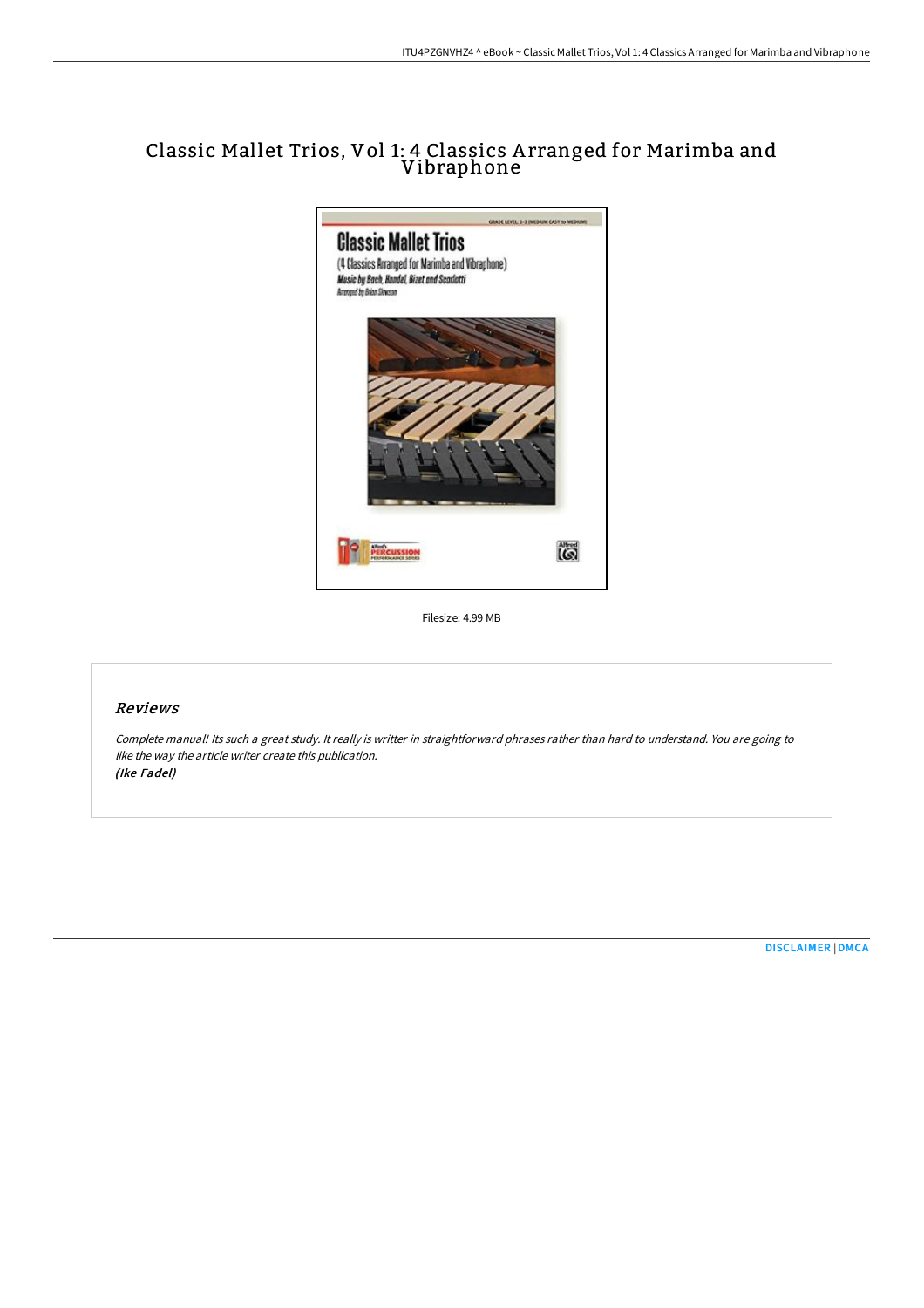### CLASSIC MALLET TRIOS, VOL 1: 4 CLASSICS ARRANGED FOR MARIMBA AND VIBRAPHONE



Alfred Music, 2011. Sheet music. Condition: New. Language: English . Brand New Book. Classic Mallet Trios contains four classics arranged for marimba (two players) and vibraphone. Bizet s delightful Habanera from Carmen and J. S. Bach s soothing Jesu, Joy of Man s Desiring are two of music s most revered masterpieces. In addition, Handel s Adagio and A. Scarlatti s rhythmic Folia provide challenging contrasts in styles for percussionists. Wonderfully suited for solo and ensemble applications, these versatile gems will also thrill audiences in concert settings. This collection of tasteful arrangements would be good for high school solo and ensemble festivals, concert prelude or lobby music, or even useful for more advanced percussionists looking for accessible gigging or background music. -Josh Gottry, Percussive Notes.

 $\blacksquare$ Read Classic Mallet Trios, Vol 1: 4 Classics Arranged for Marimba and [Vibraphone](http://albedo.media/classic-mallet-trios-vol-1-4-classics-arranged-f.html) Online  $\Rightarrow$ Download PDF Classic Mallet Trios, Vol 1: 4 Classics Arranged for Marimba and [Vibraphone](http://albedo.media/classic-mallet-trios-vol-1-4-classics-arranged-f.html)